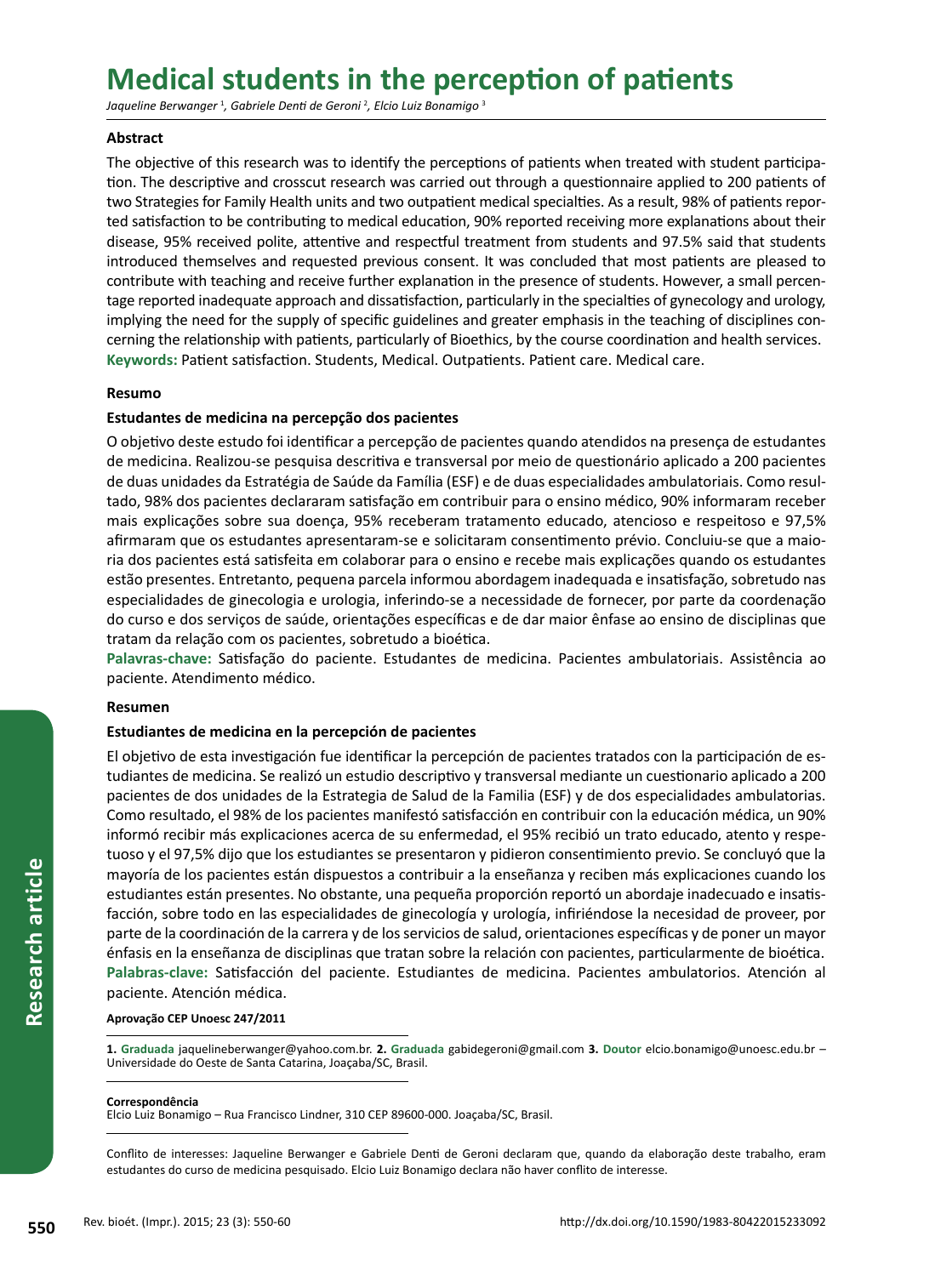Patients have contributed to medical teaching since the beginning of medicine. Great masters have transmitted their knowledge around the diseased or in outpatient clinics. The observation of the behavior of teachers during appointments and the direct contact with patients provides students essential opportunities for their scientific and humanistic development.

In their majority, patients usually take the presence of medical students naturally during their consultations. However, would there be a difference of perception between the service given by the physician alone and that with the participation of medical students? Moreover, in th perspective of patients, would the behavior of students be appropriate in these cases?

It is estimated that the presence of students during the consultation tends to reduce the privacy of the patient, possibly causing discomfort and embarrassment in the disclosure of information. On the other hand, the participation of students could mean the delivery of more detailed information to the patient, bringing additional benefits to the understanding of their disease and better orientation on the treatment.

Studies on this theme are not frequent in the literature. The present study sought to assess the perception of patients on the presence of medical students in ambulatory care of a medical school and of two units of the Estratégia de Saúde da Família (Family Health Strategy - ESF), as well as to identify occasional problems and to propose solutions.

# **Methods**

This is a descriptive and crosscut study, performed during the course of Trabalho de Conclusão de Curso (TCC I, TCC II and TCC III, Graduation Project I, II and II), taught in the 8th , 9th and 10th semesters of the medical school course of the Universidade do Oeste de Santa Catarina (University of West Santa Catarina - Unoesc), in which 200 patients were randomly selected, being 50 of each of two units of ESF in the municipalities of Joaçaba and Herval d'Oeste, both located in in the State of Santa Catarina, Brazil, and 50 in each of the ambulatory care centers for gynecology and urology of the Ambulatório Médico Universitário (University Medical Ambulatory Clinic, AMU) of Joaçaba.

The selected ESF in both municipalities were the ones that regularly had medical students in heath care and both provide general, not specialized care. A inclusion of the AMU, which has specialized ambulatory clinics was due to the need to consider patients of two specialties that deal with the most private parts of the body, gynecology and urology, with the aim to investigate if their perceptions on the presence of students during medical care would show differences. The patients of the AMU had been forwarded by several institutions, including the ESF included in this study.

The survey was performed using a questionnaire with 3 social-demographic questions and 11 specific questions, structured and in the Likert scale. It was carried out between the months of February and August 2012. The perception variables indicated as answers to the questions were: "*Definitely yes*", "*Probably yes*", "*Probably not*" and "*Definitely not*"; or "*Totally agree*", "*Agree*", "Disagree", and "*Totally disagree*". For the reference of quantity the alternatives used were: "*Usually*", "*Sometimes*", "*Rarely*" and "*Never*". The topics of the questions were chosen with basis on the problems most frequently found in literature reviews. The structure of the questions for each type of perception was based on the guidelines presented in the book "How to design questionnaires"<sup>1</sup>.

The questionnaire was applied randomly by two of authors to patients in the research places, during routine ambulatory care, after explaining the objectives of the research, agreement to participate and signing of the term of free informed consent. The average time to answer the questionnaire was of approximately 12 minutes.

Answers were analyzed after the first week of data collection and, there being no problem as to the understanding of the questionnaire by the participants, the survey was carried out as planned. Data were stored in Microsoft Office Excel 2007. The test of analysis of variance (ANOVA), Tukey test and G test were performed through the software package BioEstat<sup>5</sup>.

# **Results**

As to the age, 40 patients (20%) were between 18 and 30 years old; 38 of them (19%) were between 31 and 40 years old; 41 interviewees (20.5%) were between 41 and 50 years old; 40 (20%) were between 51 and 60 years old; and 41 (20.5%) were 61 years old or older. Concerning gender, 128 participants (64%) were women and 72 (36%) were men.

Concerning schooling, 9 patients (4.5%) were illiterate; 88 (44%) had not completed elementary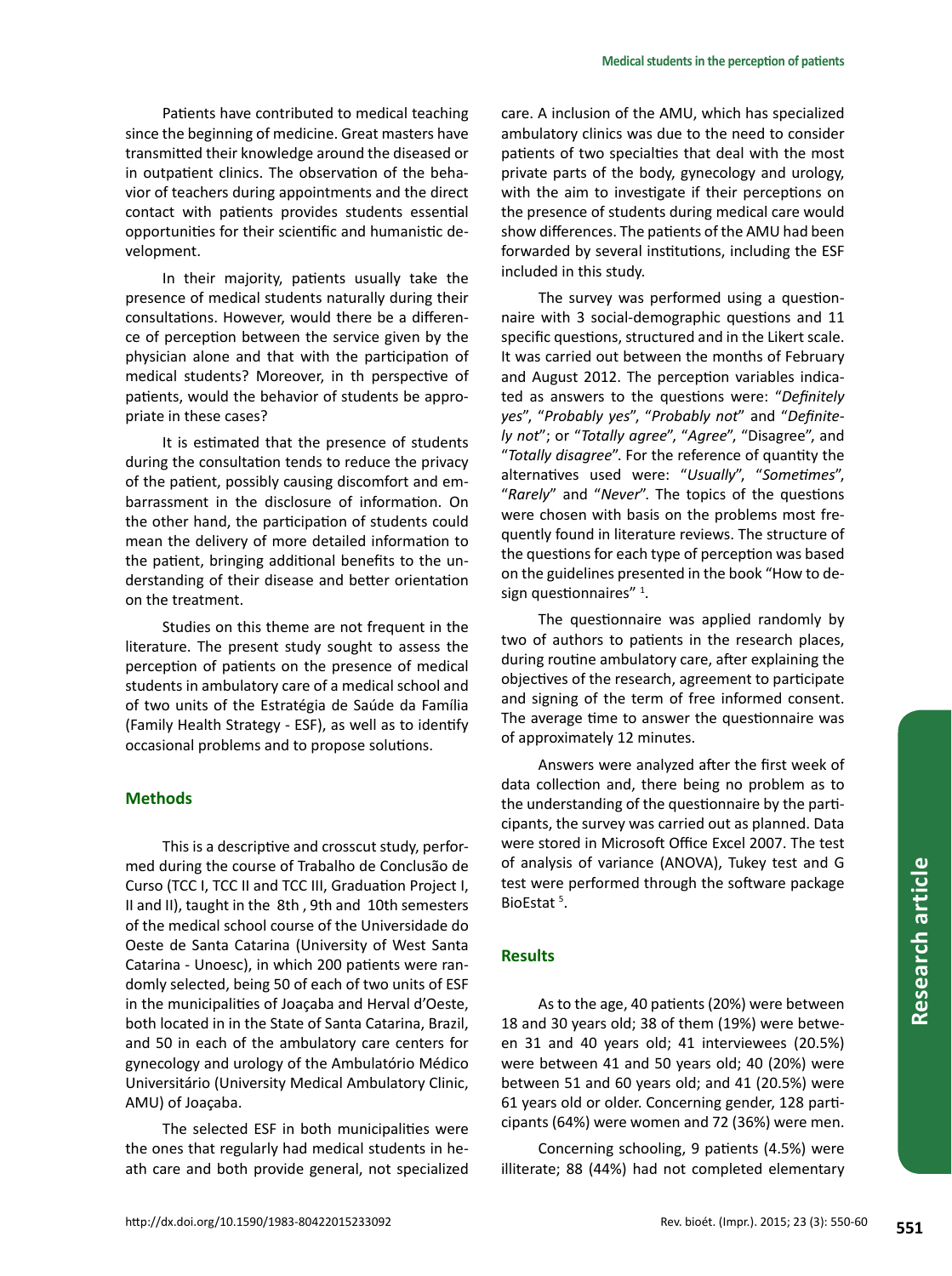school; 29 (14.5%) had finished elementary school; 21 (10.5%) had not completed high school; 35 (17.5%) had finished high school; 10 (5%) had incomplete college studies; 5 (2.5%) had completed college, and 3 (1.5%) had some type of post-college study. Through the analysis of variance and, later, by the application of the Tukey test, it was observed that the predominant schooling among surveyed patients was basic education with a history of incomplete elementary studies (p < 0.05).

As to marital status, 114 (57%) participants were married; 32 (16%) were single; 29 (14.5%) were in stable relationships; 11 (5.5%) were divorced, and 14 (7%) were widows or widowers.

Of the total participants, 196 (98%) stated they were pleased to contribute to the learning of medical students, of which 148 (74%) answered "*Definitely pleased*" and 48 (24%), "*Probably*". However, 4 (2%) stated they were not pleased, 3 of which (1.5% of the total) answered "*Probably*" e 1 (0.5%), "*Definitely not pleased*".

It was found that 86 participants from the ESF (86%) answered they they received more explanations about their condition with the presence of students during the appointment, while 14 (14%) disagreed with the statement. In the AMU, 94 participants (94%) agreed and 6 (6%) disagreed. In total 180 (90%) agreed and 20 (10%) disagreed (Table 1).

**Table 1.** Perception of patients as to receiving more explanations about their condition with the participation of medical students during the appointment

| <b>Answers of participants</b> | <b>ESF</b><br>n (%) | <b>AMU</b><br>$n$ (%) | <b>All</b><br>n (%) |
|--------------------------------|---------------------|-----------------------|---------------------|
| Totally agree                  | 45 (45)             | 56 (56)               | 101 (50,5)          |
| Agree                          | 41(41)              | 38 (38)               | 79 (39,5)           |
| <b>Disagree</b>                | 13 (13)             | 5(5)                  | 18(9)               |
| Totally disagree               | 1(1)                | 1(1)                  | 2(1)                |
| <b>Total</b>                   | 100 (100)           | 100 (100)             | 200 (100)           |

Facing the statement on the polite, thoughtful and respectful attitude demonstrated by medical students during the appointment, 95 patients of the ESF (95%) and 100% of the patients of the AMU agreed. In total, 195 patients (97.5%) agreed and 5 (2.5%) disagreed (Table 2).

**Table 2.** Perception of patients as to the politeness, thoughtfulness and respect of medical students during the appointment

| <b>Responses from</b><br>participants | <b>ESF</b><br>n (%) | <b>AMU</b><br>n (%) | <b>All</b><br>n (%) |
|---------------------------------------|---------------------|---------------------|---------------------|
| Totally agree                         | 67(67)              | 79 (79)             | 146 (73)            |
| Agree                                 | 28(28)              | 21(21)              | 49 (24,5)           |
| <b>Disagree</b>                       | 0(0)                | 0(0)                | 0(0)                |
| Totally disagree                      | 5(5)                | 0(0)                | 5(2,5)              |
| <b>Total</b>                          | 100 (100)           | 100 (100)           | 200 (100)           |

About feeling uncomfortable or embarrassed with the presence of medical students during appointments to the point of not communicating a symptom about their own disease, 135 participants (66.5%) answered "*Never*"; 26 (13%) "*Rarely*"; 33 (16.5%) "*Sometimes*", and 6 (3%),

"Usually" (Table 3). There was statistical correlation for the Joaçaba ESF ( $p < 0.05$ ) and in the gynecology specialty in the AMU (p < 0.05). There was no statistical correlation in the ESF of Herval  $d'O$ este ( $p > 0.05$ ) or in the specialty or urology in the AMU ( $p > 0.05$ ).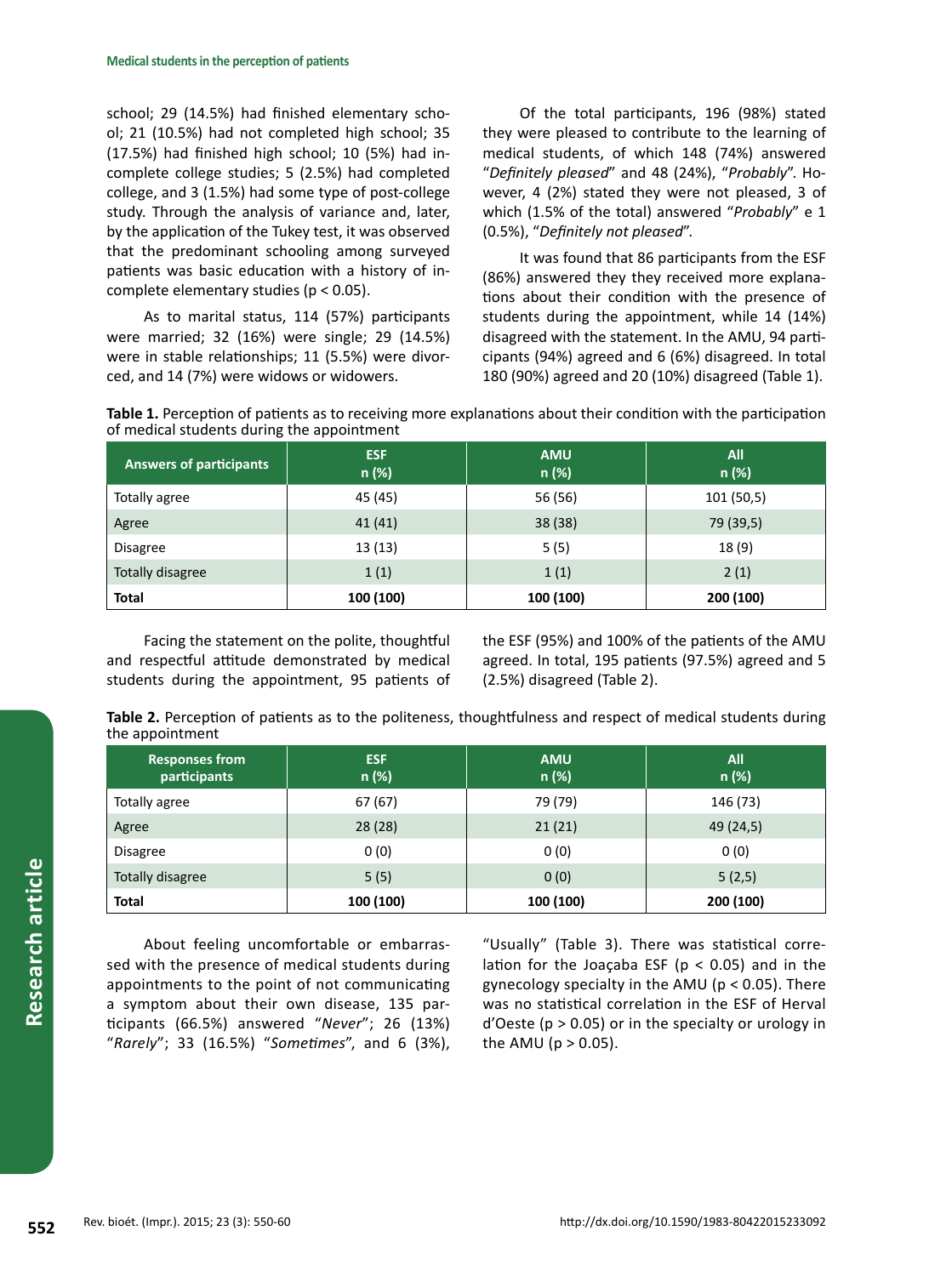| <b>Frequency</b> | <b>ESF</b><br>Joaçaba <sup>*</sup> | <b>ESF</b><br><b>Herval d'Oeste**</b> | <b>AMU</b><br>Gynecology <sup>*</sup> | <b>AMU Urology**</b> | All        |
|------------------|------------------------------------|---------------------------------------|---------------------------------------|----------------------|------------|
|                  | n (%)                              | $n$ (%)                               | $n (\%)$                              | n (%)                | n (%)      |
| <b>Usually</b>   | 1(2)                               | 3(6)                                  | 1(2)                                  | 1(2)                 | 6(3)       |
| Sometimes        | 9(18)                              | 13 (26)                               | 7 (14)                                | 4 (8)                | 33(16,5)   |
| Rarely           | 6(12)                              | 9(18)                                 | 6(12)                                 | 5(10)                | 26(13)     |
| Never            | 34 (68)                            | 25 (50)                               | 36 (72)                               | 40 (80)              | 135 (66,5) |
| <b>Total</b>     | 50 (100)                           | 50 (100)                              | 50 (100)                              | 50 (100)             | 200 (100)  |

**Table 3.** Discomfort, embarrassment and the lack of communication of symptoms due to the presence of medical students during appointment

\* p < 0,05. \*\*p > 0,05.

When asked if there was any episode of disrespect or impoliteness by students present in the appointment, 7 patients of the ESF (7%) and 4 of the AMU (4%) answered affirmatively, but the results did not show statistical difference in relation to the different health care units ( $p > 0.05$ ).

In case the reason for the appointment were gynecological, urological or any other related to private parts of the body, half of the patients of the ESF units and 29 specialties of the AMU (29%) agreed that they would feel troubled by the presence of students. In total, 79 (39.5%) agreed that the presence of students can inhibit them, of which 24 (12%) answered "*Definitely*" and 50 (25%) answered "*Probably*"; however, 121 (60.5%) disagreed, of which 51 (25.5%) answered "*Probably*" and 70 (35%) answered "*Definitely*".

About the concern to disclose some private problem due to the possibility of secrecy breach by the students, 41 patients (20.5%) agreed and 158 (79.5%) disagreed. Of the total, 173 (86.5%) agreed that the medical students introduced themselves and asked for previous consent to perform the proceeding; however, 27 (13.5%) disagreed.

When asked about the possibility they would feel more at ease during the consultation without the presence of students, ate the Joaçaba ESF, 27 patients (54%) agreed and 23 (46%) disagreed; at the Herval d'Oeste ESF unit, 26 (52%) agreed e 24 (48%) disagreed. At the AMU, 19 patients of the gynecology ambulatory clinic (38%) agreed and 31 (62%) disagreed, and 17 patients of the urology ambulatory clinic (34%) agreed and 33 (66%) disagreed. The di-

fferences in answers were not statistically significant in relation to the places: ate the Joaçaba ESF unit, we obtained  $p > 0.05$ ; in Herval d'Oeste,  $p > 0.05$ . The same happened in the specialties of gynecology  $(p > 0.05)$  and urology  $(p > 0.05)$  of the AMU.

About the delay in the appointment when medical students are present, 92 patients (46%) answered that they are never bothered and 108 (54%) answered that they are bothered. Of the latter, 14 (7%) answered to be bothered "*Usually*"; 57 (28.5%), "*Sometimes*", and 37 (18.5%), "*Rarely*".

The feelings caused by the presence of students during appointments were also surveyed and the results were that 38 patients (19%) felt at ease; 103 (51%) felt tranquil, and 29 (14%) considered the appointment an opportunity to talk about personal problems. On the other hand, 17 participants (9%) felt not at ease; 4 (2%) felt untranquil; 6 (3%) felt embarrassed, and 1 (0.5%) felt troubled. Only 2 (1%) spontaneously reported another feeling during the consultation, one being contentment and the other was discomfort (in this for being a gynecological consultation). Statistically, there was no significant difference among the answers in relation to the health care units of the appointments ( $p > 0.05$ ).

# **Discussion**

The happiness of patients to contribute to the learning of medical students was almost unanimous (98%). This result is in accordance with what was found in other studies  $2,3$ , in which patients also felt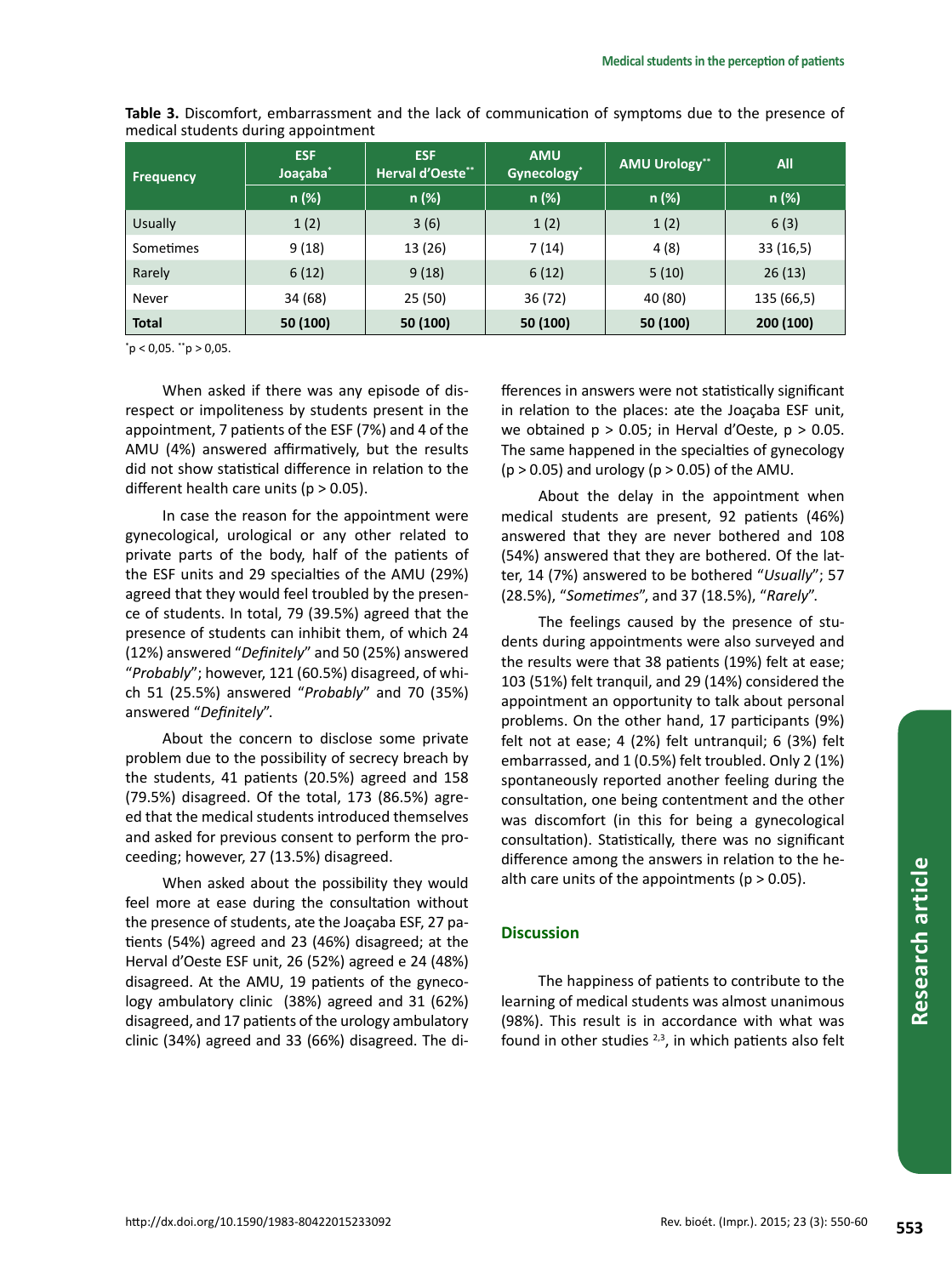at ease in the presence of students and showed personal commitment with their training.

The interaction between students and patients is essential for medical training, and students must also be aware of the value of this relationship. According to a study <sup>4</sup> performed with 25 students in the 12<sup>th</sup> semester of a medical school in the south of Brazil, 68% of them agreed that the practical learning takes place during appointments, extra-curricular internships and during the internship period, which shows the the recognition by the surveyed of the value of the patient for medical teaching. In the same study, 84% of the students declared that learning also takes place through observation of teachers, residents and classmates seen as role models. The technical learning obtained since the first years of medical school, with the inclusion of the patient in teaching, contributes effectively to the integration of the different disciplines, as well as to a better understanding of students concerning their studies <sup>5</sup>.

Most patients agreed that they get more information about their condition when there are students in the consultation. In the general context, the good interaction between students and patients make possible a more thoughtful assistance, providing more ease in identifying complaints, better adhesion to medical orientation, fewer complaints against the physician and higher satisfaction with the service <sup>4</sup>. It is inferred, thus, that this improvement in the quality of assistance to patients results in the following factors: higher availability of time for the examination; more thorough explanations during the discussion about the disease between the teacher and the students; the possibility for the patient to solve doubts and to get additional information from students about his/her disease.

Another factor that influences the acceptance of students by the patient during the consultation is the small number of appointments in the teaching environment, allowing for a longer time for examination. A study performed in the United States in 2003 <sup>3</sup> found that only 28.9% of the patients reported not receiving more attention with the presence of medical students. In comparison, in the present study, this number was lower, ranging from 6% in the AMU to 15% in the ESF units, which evidences that, for the majority, this form of assistance is more thorough and thoughtful. This aspect shows the importance of improving information and attention to patients during routine appointments performed by physicians also without the presence of students.

Few patients of the AMU reported episodes of unthoughtfulness, disrespect or impoliteness by students; however, when asked about being troubled or embarrassed due to their presence during the consultation, 36% of the participants answered "*Usually*" or "*Sometimes*". This shows the need to provide specific orientation to students on the obligation to respect the patient's will and the need to obtain their consent at the beginning of the appointment, in order to fulfill the bioethical principles of autonomy and non-maleficence. Privacy, psychic- -emotional well-being and comfort of the patient are rights stated in the *Carta dos Direitos dos Usuários da Saúde ("Bill of rights of the users of health services) <sup>6</sup>* in Brazil, calling for a reflexion on the convenience of limiting the presence of students during certain clinical proceedings.

The acceptance of medical students during the appointment vary according to the patient's age, social class and ethnic group <sup>7</sup> . Young, well-informed patients with few comorbidities tend to feel less embarrassed. On the other hand, the elder population, with less schooling and several comorbidities tends to be less receptive to consultations with the presence of students. The groups with the larger number of participants were above 50 years of age and incomplete elementary studies, and this aspect may have contributed for a relatively important fraction of these referred trouble or embarrassment. However, it is estimated that a respectful attitude along with prior clarification on the part of students from the start of their activities would fulfill the bioethical principles of autonomy and non-maleficence, as well as would contribute to the increase of confidence of patients.

Nearly all patients reported that the attitude of the students was appropriate, with 5% of the students of the ESF units and none at the AMU disagreeing with this. As to the behavior, 7% of the patients of the ESF units and 4% of the AMU reported disrespect, unthoughtfulness or impoliteness by students. Although the undesirable behavior happens in small number, as it is reported for a minority of students, an effort is necessary in order to totally eliminate it.

As to the possibility of the patient not communicating some complaint for fear of breach of secrecy by the student, 20% answered that this concern occurs "usually" or sometimes, with no statistically significant difference between the places studied. This lack of confidence must be solved through prior clarification which clearly assure the respect to the privacy of the patient. About this, a study of 2003<sup>3</sup> on the perception of patients of the dermatological clinic about the participation of medical students in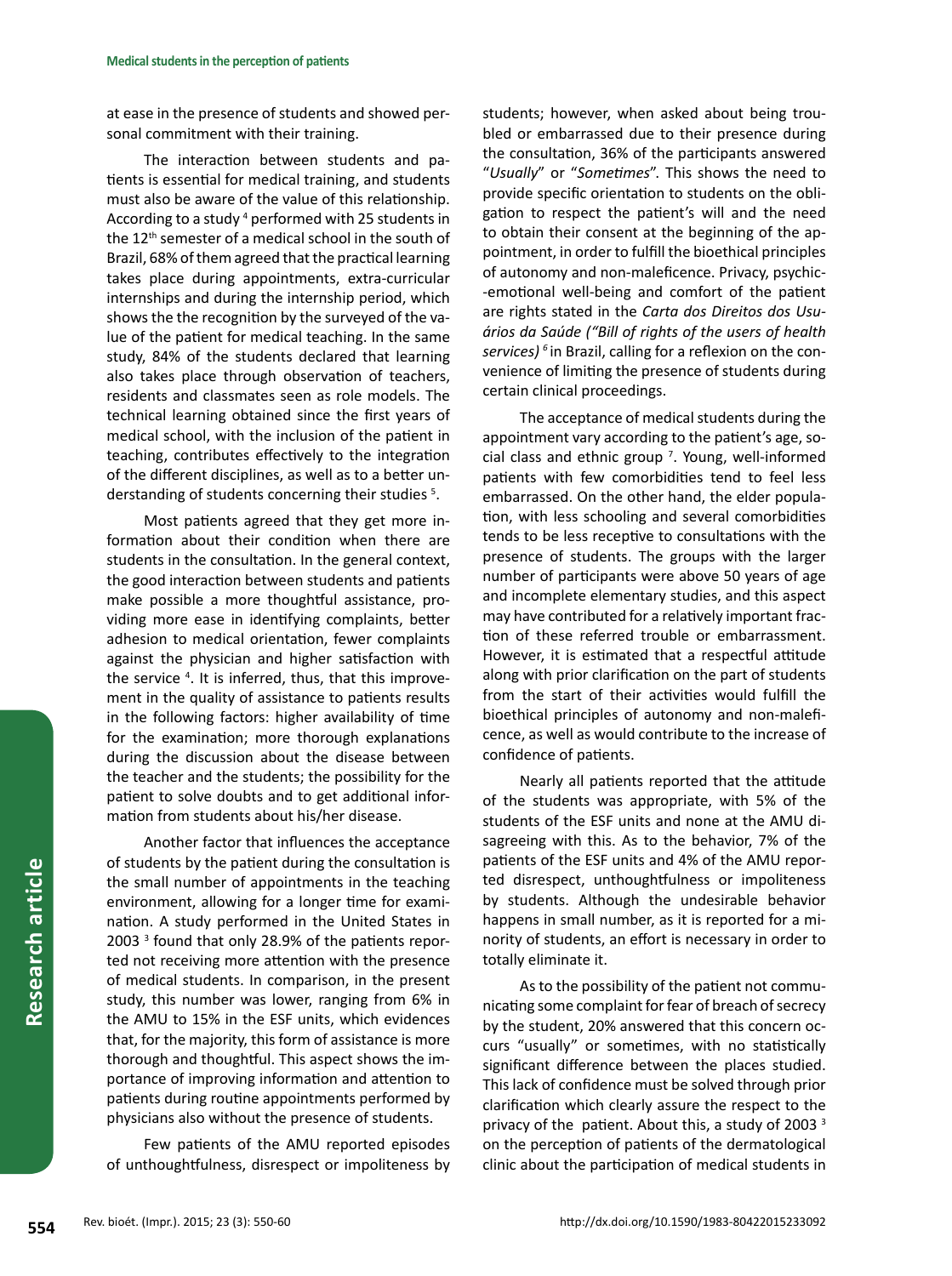consultations found a little lower values of lack of confidence, as 90% of the patients declared not to be troubled by disclosing personal information in the presence of students. This difference in results may arise from the place of the disease in the body of the patient, which is usually less private in dermatology, as well as from a more or less clarifying and respectful stance by students, especially in relation to the guarantee of secrecy. Such conjecture is corroborated by a recent study performed in Pará, in which only 37.4% of the students declare they received guidance on medical secrecy<sup>8</sup>.

When asked if the presence of students during the appointment would trouble them in the case of an urological or gynecological consultation, half of the patients of the ESF units answered affirmatively while in the AMU, which treats cases of gynecology and urology, these answers corresponded to 29%. This result, although apparently paradoxical for the lower discomfort shown by AMU patients, may be explained by the previous knowledge of patients about the nature of the service provided in that place, that is, specialized care with the participation of medical students. Since most ESF units do not have the participation of students and do not usually have the necessary infrastructure and gynecology and urology specialists, it is presumed that the introduction of students in these health care units may generate annoyance or discomfort.

In the Joaçaba ESF Unit and in the gynecology specialty of the AMU, there was significant statistical correlation ( $p < 0.05$ ) showing that in these places the discomfort is more intense. To illustrate this result, a patient spontaneously referred her discomfort in having a gynecological consultation with the presence of students. In the cases when the patient has shown his/her discomfort, the responsible physician must consider the rights of this patient and the possibility of dismissing students during the appointment. This is because, even in a place also dedicated to teaching, the benefit to the patient is a fundamental ethical principle of the medical practice.

For 86.5% of the participants in this study, students presented themselves previously and asked for consent to perform the proceedings. However, 13.5% disagreed, meaning that there was no previous identification or request of consent by the students. A study performed at the hospital of the Universidade Federal da Paraíba (Federal University of Paraiba) <sup>9</sup> found a much less favorable result, as 50% of the interviewees answered they were not requested consent. By taking this politeness and truthful stance in the beginning of the appointment, the student earns more easily the confidence of the patient. It is emphasized – repeatedly – that previous orientation to students on this aspect is indispensable by the ones responsible for teaching.

When asked about the possibility of having the appointment without th presence of students and if this would make the patient more at ease, 44.5% agreed with the statement, but the result did not show statistical significance among the places studied (p>0.05). According to a study performed at the "Hospital das Clínicas da Universidade Federal de Minas Gerais" (Clinical Hospital of the Federal University of Minas Gerais, HC-UFMG) 10 with 131 patients, 69.5% did not mind being treated by students and 49.2% considered their own participation in the learning of future physicians important, in consonance with the findings pf the present study. The study with dermatology patients mentioned above <sup>3</sup> found even more favorable results, as 94.2% of the patients valued the interaction with students and 99% did not demand exclusive service by the physician. In general, patients feel at ease to discuss their personal problems with medical students and are aware of the benefit of their personal contribution to the training of future physicians  $11$ .

Another aspect studied was the longer duration of appointments wit the participation of students, considering the time past from their arrival at the health care unit to their final release. Over half of the patients answered that the longer duration of the appointment troubles them. A study at the "Hospital das Clínicas da Faculdade de Medicina da Universidade de São Paulo" (Clinical Hospital of theUniversity of São Paulo Medical School, HC- -FMUSP) in 2001  $12$  estimated that the total time for the medical appointment in a service with the presence of medical students lasted, on average, 123 minutes, being a cause of complaints by the patients, in opposition of the positive aspects of the service. Such fact point to the need to adopt measures in order to rationalize the waiting time in services that count with students, mainly with the scheduling the arrival of the patient closer to the time of the appointment, greater agility in the consultation and the release right after the end of the procedures.

In order to expand this study, patients were asked about other feelings in relation to the presence of students in the appointments. The majority reported positive feelings of tranquility, comfort and the opportunity to talk. A portion, however, mentioned discomfort, untranquilness and embarrassment, showing the need of the course coordination and the responsible physician and/or preceptor to help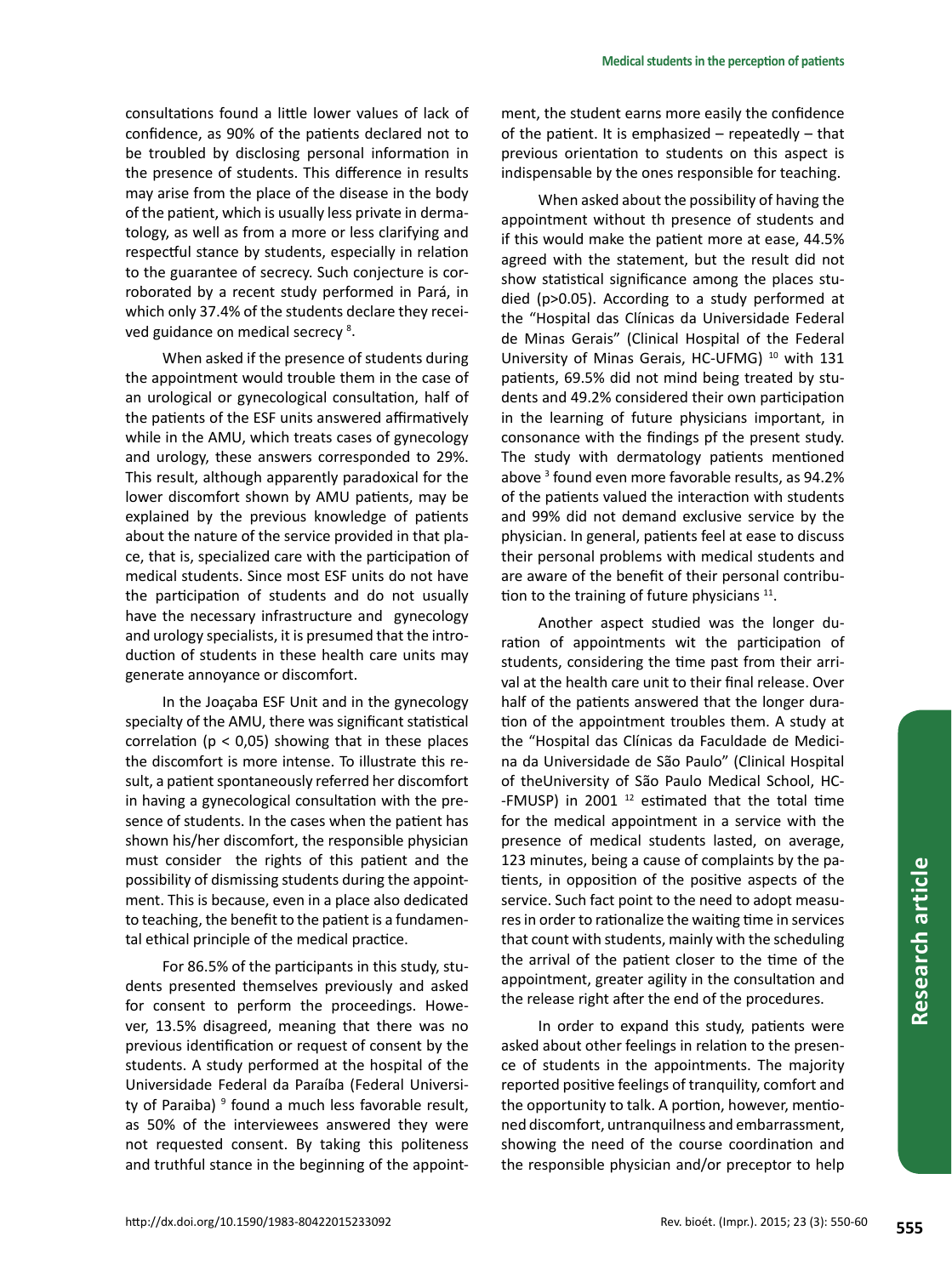improve the posture of students and, thus, reduce the negative feelings of patients.

Students get involved in embarrassing situations, either caused by the teacher or by the patients <sup>13</sup>. In the first case, the inadequate conduct of the physician responsible in post-abortion care, recriminating the patient, constitutes a negative example for the student. As to the second case, occasionally, the student, sensitive to the suffering of the patient, tries to solve problems beyond his competency or gets involved only because family members called his/her attention – examples that give a measure of the complexity of this interaction. As pointed by the literature  $14$ , the psycho-analytic theory of Balint may contribute to the development of emotional intelligence of the student and of competencies that favor the good student-patient relationship in medical school.

The way the teachers relate to the students, trying to treat them by their names is similar to the relationship they keep with their patients, which influences positively in the construction of the good student-patient interaction. The learning of medicine through observation and practice was already adopted by the lad Greek masters, as personally reported by the philosopher Plato 15. However, the recent change in medical teaching, with the introduction of patient care from the beginning of the course has increased the need for teachers to be constructive examples for the scientific and humanistic training of students.

The practice performed by students in the health system as well as the incentive to th contact with patients and the inclusion of communicational abilities in the teaching of medicine converge to the improvement of the relationship with patients <sup>16</sup>. A fundamental aspect for the humanistic training of students was the insertion of bioethics in medical teaching. The good relationship with patients depends not only on the personal traits of students but also on the development of communication activities and the acquisition of knowledge about the rights of patients offered in the context of bioethics. Moreover, the consciousness of having a social role in the appointment leads students to identify with the community and contributes to the development of the very sense sense of citizenship <sup>17</sup>.

In this context, the recent appreciation of patient autonomy has encouraged shared decision making, which assumes a teaching focused on the needs of patients  $18$ . In turn, the acquisition of communicational abilities during medical school is increasing in medical training,with the introduction of new strategies <sup>19</sup>. Communication is fundamental in human relationships so that, in order to fulfill the curricular guidelines established by Resolution 4/2001 of the CNE/CES (Conselho Nacional de Educação, Câmara de Educação Superior – "National Council of Education, Higher Education Chamber") 20, medical schools included subjects with the aim to develop and foster this ability in the student in their curricula. This way, it is estimated that the measure, besides contributing to the improvement of the communicative ability during medical school, will also improve the quality of the student-patient relationship.

Besides, students must be sensitized for the humanization of patient care, avoiding the fascination with technology <sup>21</sup>. Movies enshrined by the public, such as "The Doctor"  $^{22}$  and "Wit"  $^{23}$ , dramatized scenes that made some not recommended conducts of medical students during patient care in teaching environments widely known, signaling to the need of greater awareness of the ones responsible to the introduction of measures to prevent such behaviors. In the present study, the presence of flaws of conduct in students was evident. These, although rare, implied some difficulties in the student-patient-relationship, indicating the urgent need for orientation by the course coordination and/or by preceptor physicians. In this context, the convenience of preventive measures, through a broad approach of the theme in disciplines dealing with the relationship with patients in preparatory stages to ambulatory clinical practice – especially during the teaching of bioethics –, so that these conducts are not repeated with the future patients of the institution. In consonance with the recommendations of the present study, the AMU has recently approved a norm  $24$  with orientation to students about the need of attention and "extreme" respect in dealing with patients.

#### **Final Considerations**

Most patients reported to have received more information about their disease when medical students were present in the appointment and were pleased to contribute to medical teaching.

According to participants, most students behaved in a polite, respectful and thoughtful manner during appointments, and a small portion reported episodes of disrespect and impoliteness, as well as discomfort, untranquilness, embarrassment and and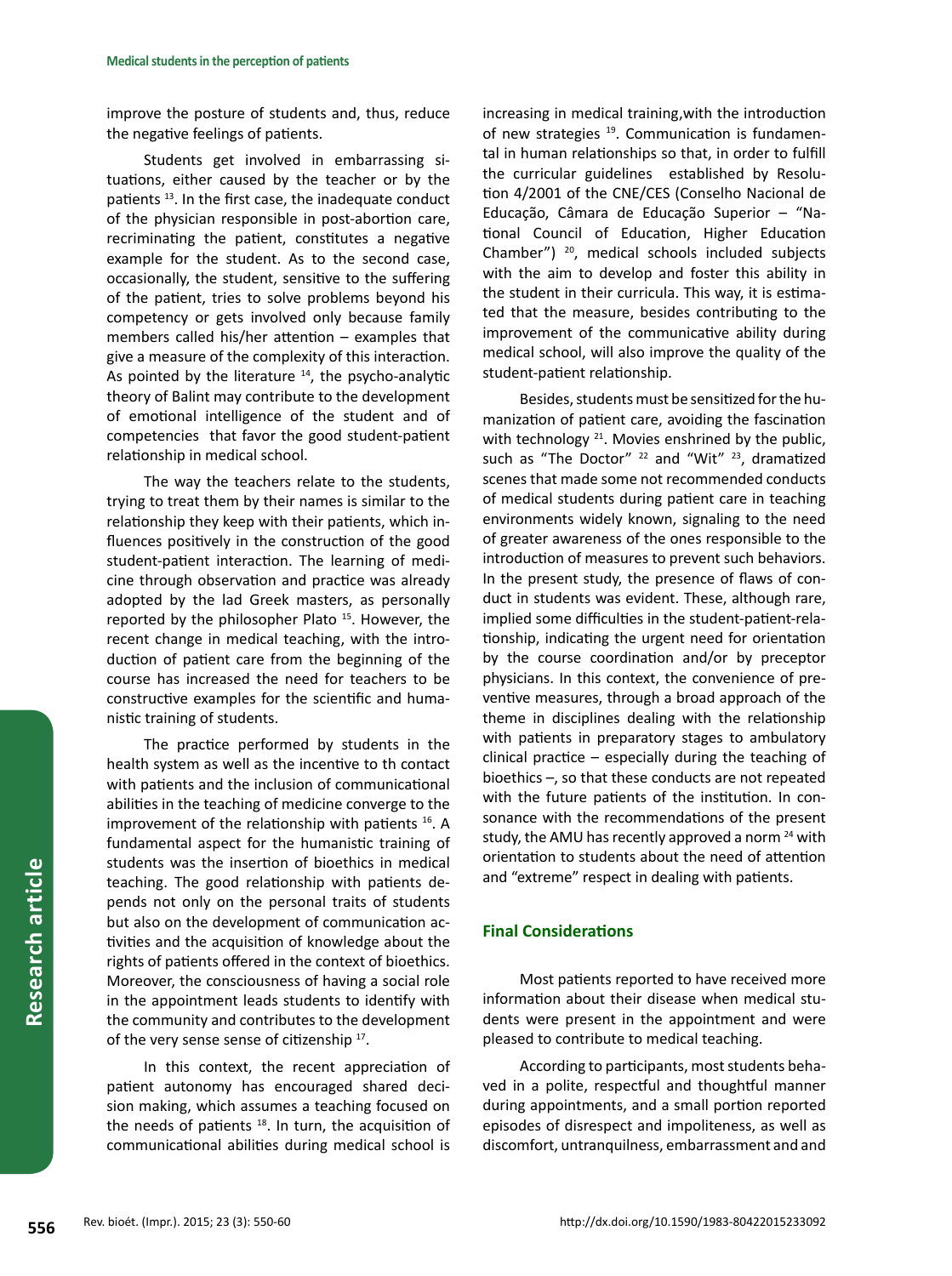being troubled, which contributed to the omission of information on private matters in the presence of students. Moreover, part of the patients reported lack of prior identification and/or of request for consent by students during the approach.

We conclude that the perception of most patients relative to the behavior of students during

health care service was broadly positive. However, the identification of some problems suggests the need to provide specific guidance on the patient-student relationship by the ones responsible for teaching and for the health services, and that of emphasizing this aspect in the teaching of related subjects, especially bioethics.

#### **References**

- 1. Vieira S. Como elaborar questionários. São Paulo: Atlas; 2009.
- 2. Beca JP, Browne LF, Valdebenito HC, Bataszew VA, Martínez MJ. Relación estudiante-enfermo: visión del paciente. Rev Méd Chile. 2006;134(8):955-9.
- 3. Townsend B, Marks JG, Mauger DT, Miller JJ. Patients' attitudes toward medical student participation in a dermatology clinic. J Am Acad Dermatol. 2003;49(4):709-11.
- 4. Grosseman S, Stoll C. O ensino-aprendizagem da relação médico-paciente: estudo de caso com estudantes do último semestre do curso de medicina. Rev Bras Educ Med. 2008;32(3):301-8.
- 5. Benedetto MA, Janaudis MA, Leoto RF, González-Blasco P. Pacientes, residentes y estudiantes descubriendo la medicina familiar. Arc Med Fam. 2006;8(1):9-17.
- 6. Ministério da Saúde. Carta de Direitos dos Usuários da Saúde. 3ª ed. Brasília: Ministério da Saúde; 2011.
- 7. Barros PS, Falcone EMO, Pinho VD. Avaliação da empatia médica na percepção de médicos e pacientes em contextos público e privado de saúde. Arq Ciênc Saúde. 2011;18(1):36-43.
- 8. Yamaki VN, Teixeira RKC, Oliveira JPS, Yasojima EY, Silva JAC. Sigilo e confidencialidade na relação médico-paciente: conhecimento e opinião ética do estudante de medicina. Rev. bioét. (Impr.). 2014;22(1):176-81.
- 9. Sousa-Muñoz RL, Ronconi DE, Ramalho CO, Andrade MR, Silva APF, Pereira GCB *et al*. Opinión de los pacientes sobre su participación en la enseñanza práctica de medicina en un hospital universitario de Brasil. Educ Med. 2011;14(1):35-7.
- 10. Gerken IB, Andrade CS, Lopes FB, Ribeiro MMF. Conhecimento e opinião de pacientes sobre prática docente-assistencial. Rev Bras Educ Med. 2013;37(1):66-71.
- 11. Wald DA, Yeh K, Ander DS, Fisher J, Kruus LK, Manthey DE *et al*. Patient perceptions of medical students involved in their health care: how much do first impressions count? Ann Emerg Med. 2007;50(3):S16-7.
- 12. Kiyohara LY, Kayano LK, Kobayashi ML, Alessi MS, Yamamoto MU, Yunes-Filho PR *et al*. The patient-physician interactions as seen by undergraduate medical students. São Paulo Med J. 2001;119(3):97-100.
- 13. Trindade LMDF, Vieira MJ. O aluno de medicina e estratégias de enfrentamento no atendimento ao paciente. Rev Bras Educ Med. 2013;37(2):167-77.
- 14. Gonzalez RF, Branco R. Reflexões sobre o processo ensino-aprendizagem da relação médicopaciente. Rev. bioét. (Impr.). 2012;20(2):244-54.
- 15. Platão. As Leis: incluindo Epinomis. 2ª ed. São Paulo: Edipro; 2010.
- 16. Stock FS, Sisson MC, Grosseman S. Percepção de estudantes de medicina sobre aprendizagem da relação médico-paciente após mudança curricular. Rev Bras Educ Med. 2012;36(1):5-13.
- 17. Silva J, Leão HMC, Pereira ACAC. Ensino de bioética na graduação de medicina: relato de experiência. Rev. bioét. (Impr.). 2013;21(2):338-43.
- 18. Blank D. A propósito de cenários e atores: de que peça estamos falando? Uma luz diferente sobre o cenário da prática dos médicos em formação. Rev Bras Educ Med. 2006;30(1):27-31.
- 19. Bonamigo EL, Destefani AS. A dramatização como estratégia de ensino da comunicação de más notícias ao paciente durante a graduação médica. Rev. bioét. (Impr.). 2010;18(3):725-42.
- 20. Conselho Nacional de Educação. Resolução CNE/CES nº 4, de 7 de novembro de 2001. Institui diretrizes curriculares nacionais do curso de graduação em medicina. Diário Oficial da União. 9 nov; Seção 1, p. 38.
- 21. Batista NA, Silva SHA. O professor de medicina. São Paulo: Loyola; 2002.
- 22. Um golpe do destino. Atores: Randa Haines, diretora. Willian Hurt, Christine Lahti, Elizabeth Perkins, Mandy Patinkin, Adam Arkin, Wendy Crewson. EUA: Studio Touchstone Pictures, 1991. 1 filme (1h39min).
- 23. Uma lição de vida. Atores: Mike Nichols, diretor. Emma Thompson, Christopher Lloyd, Eileen Atkins. Eua: Avenue Pictures Productions, 2001. 1 filme (1h39min).
- 24. Universidade do Oeste de Santa Catarina. Normas para utilização do Ambulatório Médico Universitário (AMU). Joaçaba, SC: Unoesc; 2015.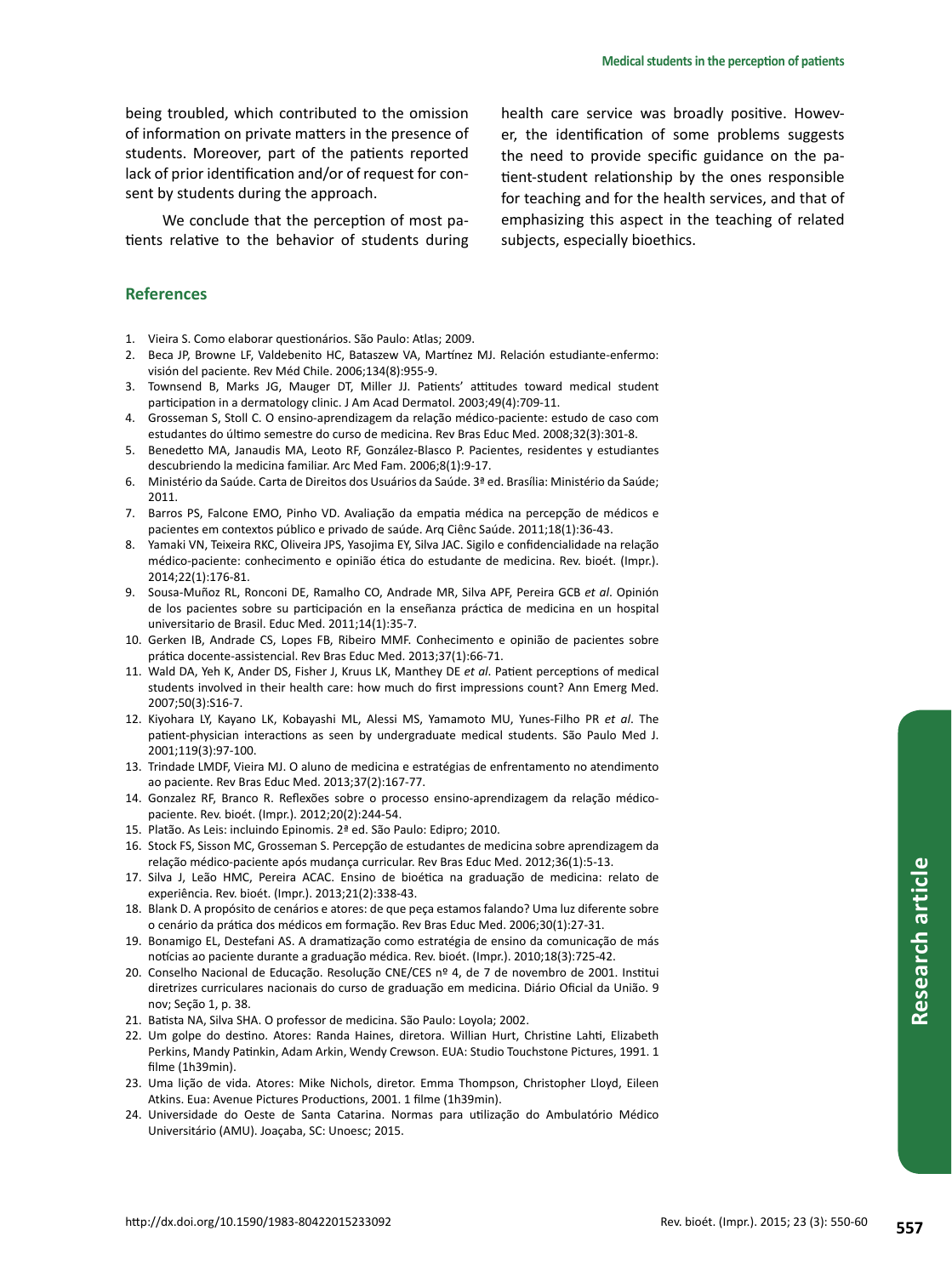#### **Participation of the authors**

Elcio Luiz Bonamigo is responsible for the conception, design, supervision, elaboration and review of the article. Gabriele Denti de Geroni and Jaqueline Berwanger participated in the conception of the project, the collection of data, and in the elaboration and review of the article.

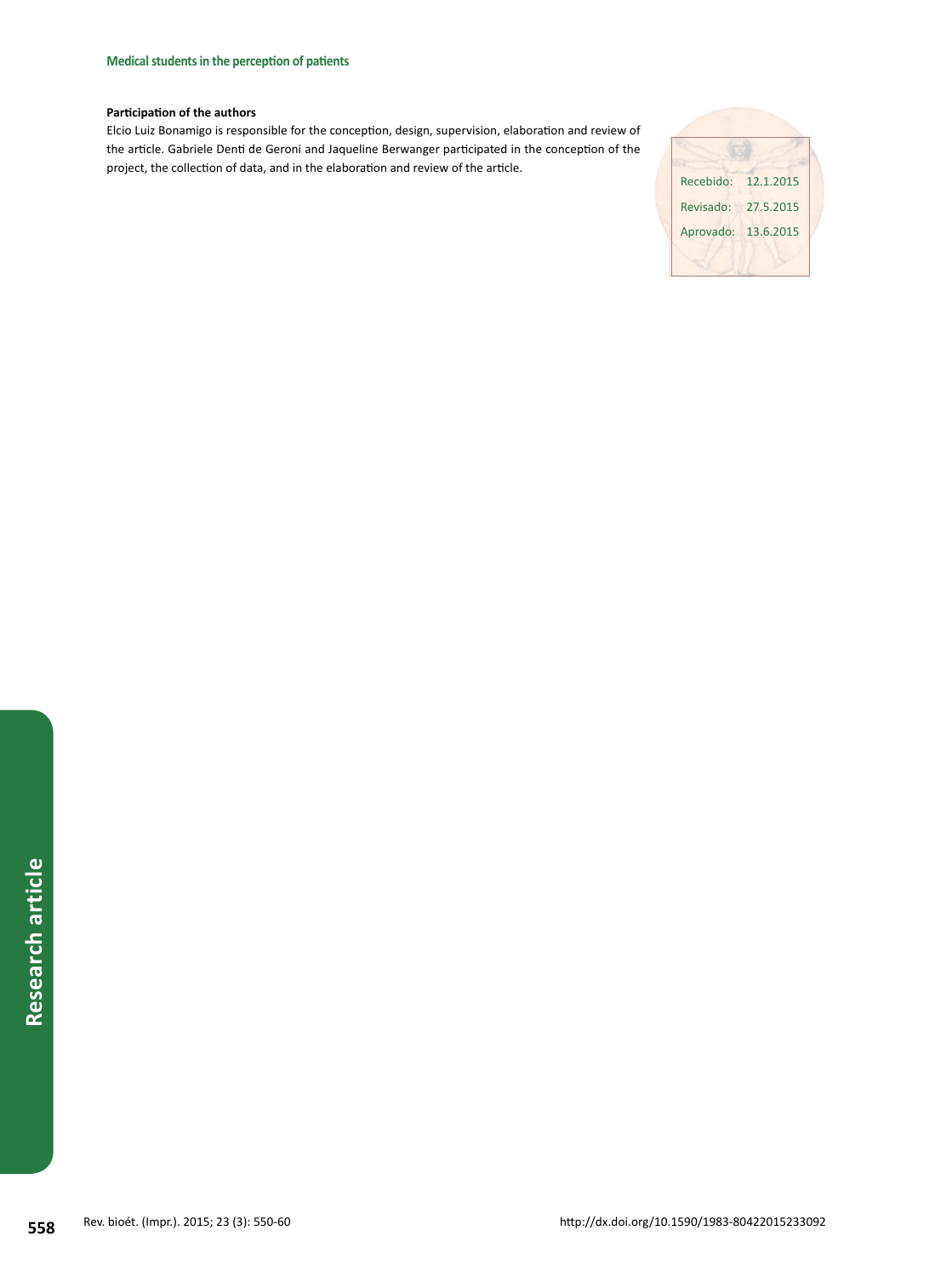# **Annex**

# **Questionnaire for data collection**

- 1. What is your age?
- ( ) From 18 to 30 years
- ( ) From 31 to 40 years
- ( ) From 41 to 50 years
- ( ) From 51 to 60 years
- ( ) Over 61 years
- 2. Schooling:
- ( ) Illiterate
- ( ) Incomplete Elementary School
- ( ) Complete Elementary School
- ( ) Incomplete High School
- ( ) Complete High School
- ( ) Incomplete College
- ( ) Complete College
- ( ) Post-College

3. Marital status:

- ( ) Single
- ( ) Stable relationship
- ( ) Married
- ( ) Divorced
- ( ) Widow/Widower
- 4. Are you being cared:
- ( ) at the University Medical Ambulatory Clinic (Ambulatório Médico Universitário - AMU)
- ( ) at the Family Health Strategy Unit (Estratégia de Saúde da Família - ESF) of Joaçaba
- ( ) at the Family Health Strategy Unit (Estratégia de Saúde da Família - ESF) of Herval d'Oeste (ESF)

5. Are you pleased to be contributing to the learning of medical students?

- ( ) Definitely yes
- ( ) Probably yes
- ( ) Probably not
- ( ) Definitely not

6. During the medical consultation, do you feel troubled or embarrassed wit the presence of medical students in the office, not communicating symptom(s) about your condition?

- ( ) Usually
- ( ) Sometimes
- ( ) Rarely
- ( ) Never

7. When medical students are present at the consultation, you get more explanations about your condition.

( ) Totally agree

- ( ) Agree
- ( ) Disagree
- ( ) Totally disagree

8. During the consultation with the medical student, he/ she was always polite, thoughtful and respectful to you.

- ( ) Totally agree
- ( ) Agree
- ( ) Disagree
- ( ) Totally disagree

9. Was there any occasion in which the student present to the consultation showed disrespect or impoliteness to you?

- ( ) Usually
- ( ) Sometimes
- ( ) Rarely
- ( ) Never

10. If your problem were gynecological, urological or of another type located in a private part of your body, would you feel more troubled with the presence of medical student(s) during the consultation?

- ( ) Definitely yes
- ( ) Probably yes
- ( ) Probably not
- ( ) Definitely not

11. You are afraid of revealing a private problem during a consultation with the presence of students because they can tell other people.

- ( ) Totally agree
- ( ) Agree
- ( ) Disagree
- ( ) Totally disagree

12. Medical students who participated in your consultation introduced themselves as medical students and asked for your consent to perform the examination.

- ( ) Totally agree
- ( ) Agree
- ( ) Disagree
- ( ) Totally disagree

13. If you could chose to be cared for without the participation of students would you feel more at ease during the consultation?

- ( ) Definitely yes
- ( ) Probably yes
- ( ) Probably not
- ( ) Definitely not